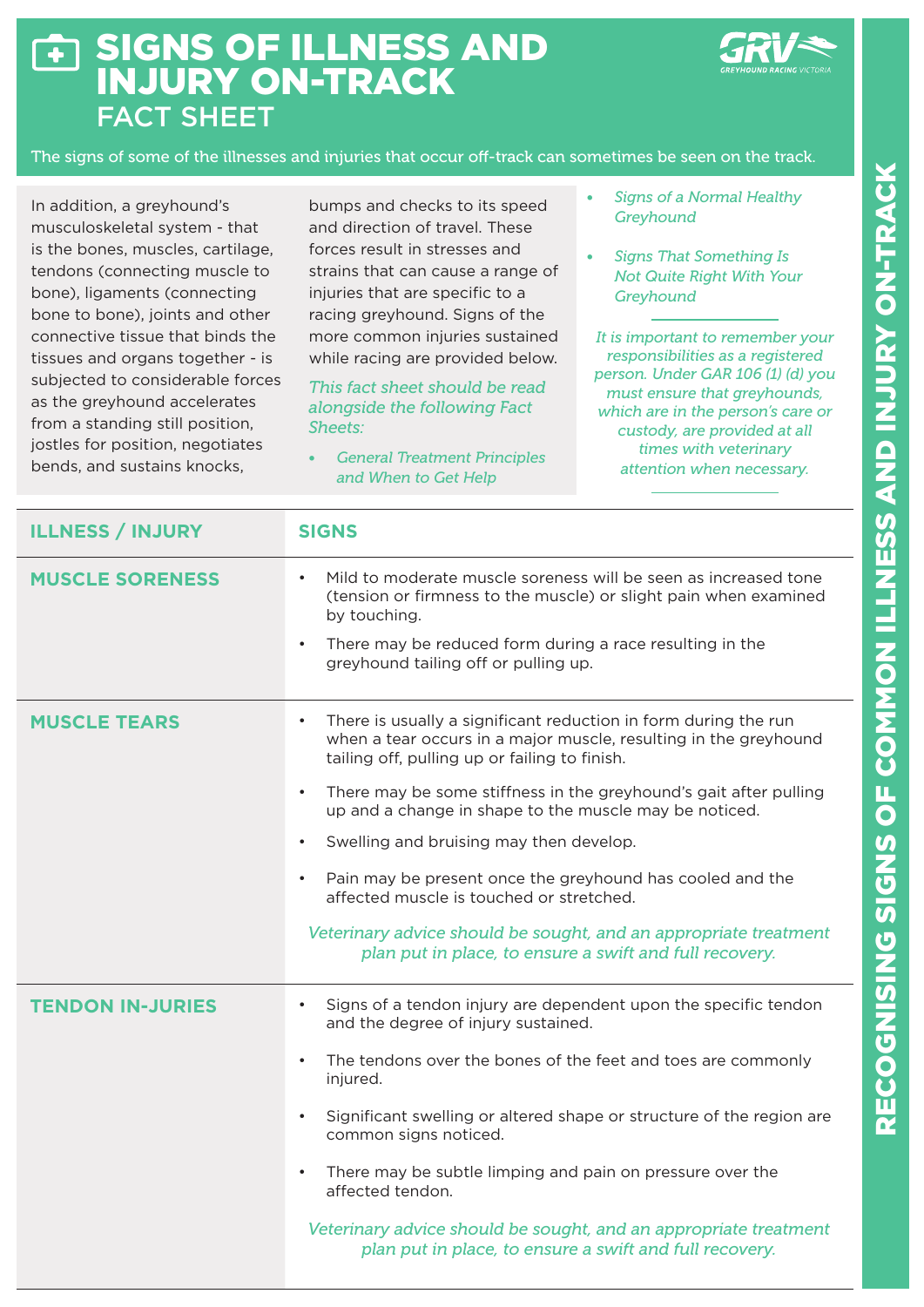| <b>LIGAMENT INJURIES</b>                | Signs are dependent upon the specific ligament and the degree of<br>$\bullet$<br>injury sustained.<br>The most common ligament strains/sprains/ruptures involve<br>$\bullet$<br>the toes ('sprung toe'), but stopper ligament and hock ligament<br>sprains can also occur.<br>Stopper and hock ligament damage is often accompanied by pain<br>$\bullet$<br>on flexion of the wrist or the hock. If severely injured, significant<br>lameness and even deformation of shape to the area may be seen.<br>Veterinary advice should be sought, and an appropriate treatment<br>plan put in place, to ensure a swift and full recovery.                                                                                                                                              |
|-----------------------------------------|----------------------------------------------------------------------------------------------------------------------------------------------------------------------------------------------------------------------------------------------------------------------------------------------------------------------------------------------------------------------------------------------------------------------------------------------------------------------------------------------------------------------------------------------------------------------------------------------------------------------------------------------------------------------------------------------------------------------------------------------------------------------------------|
| <b>BONE STRESS</b><br><b>FRACTURES</b>  | Should be suspected with recurrent lameness off track or once<br>$\bullet$<br>cooled down.<br>Careful examination of affected leg reveals an area of tenderness<br>$\bullet$<br>or pain over bone.<br>If the injury has been present for some time, with continued<br>$\bullet$<br>running/racing there may be firm swelling (callus) and X-rays may<br>reveal fine fracture lines.<br>Metacarpals and metatarsals in the feet, hocks and stopper bones<br>$\bullet$<br>are commonly involved in the development of stress fractures.<br>Sometimes stress fractures of the radius, ulna and tibia in the leg<br>$\bullet$<br>are also identified.<br>Veterinary advice should be sought, and an appropriate treatment<br>plan put in place, to ensure a swift and full recovery. |
| <b>COMPLETE BONE</b><br><b>FRACTURE</b> | A clear loss of form, usually after a major collision, is accompanied<br>by lameness and swelling and significant pain.<br>Fracture of a major bone usually results in the greyhound pulling<br>$\bullet$<br>up and failing to complete the race/trial. For serious fractures, the<br>greyhound may not be able to stand.<br>Fracture of a toe or bone in the foot may see the greyhound<br>$\bullet$<br>complete the race but show obvious lameness off the track. The<br>greyhound may have tailed off during the race.<br>Swelling, bruising, deformation of shape, pain on touching and the<br>$\bullet$<br>presence of crepitus (grating of bone on bone) are demonstrated.<br>Veterinary assessment and treatment MUST be provided.<br>$\bullet$                           |
| <b>ACIDOSIS</b>                         | Stiffness and reluctance to move or run. Soreness when muscles<br>$\bullet$<br>(especially in saddle and lumbar region) are touched.<br>The greyhound may be reluctant to get off its bedding or rise up<br>$\bullet$<br>onto its bedding.<br>Cases may be complicated by concurrent water diabetes<br>$\bullet$<br>syndrome, dehydration, electrolyte imbalances and cramping.<br>Veterinary attention is necessary with appropriate fluid<br>therapy and analgesics.                                                                                                                                                                                                                                                                                                           |